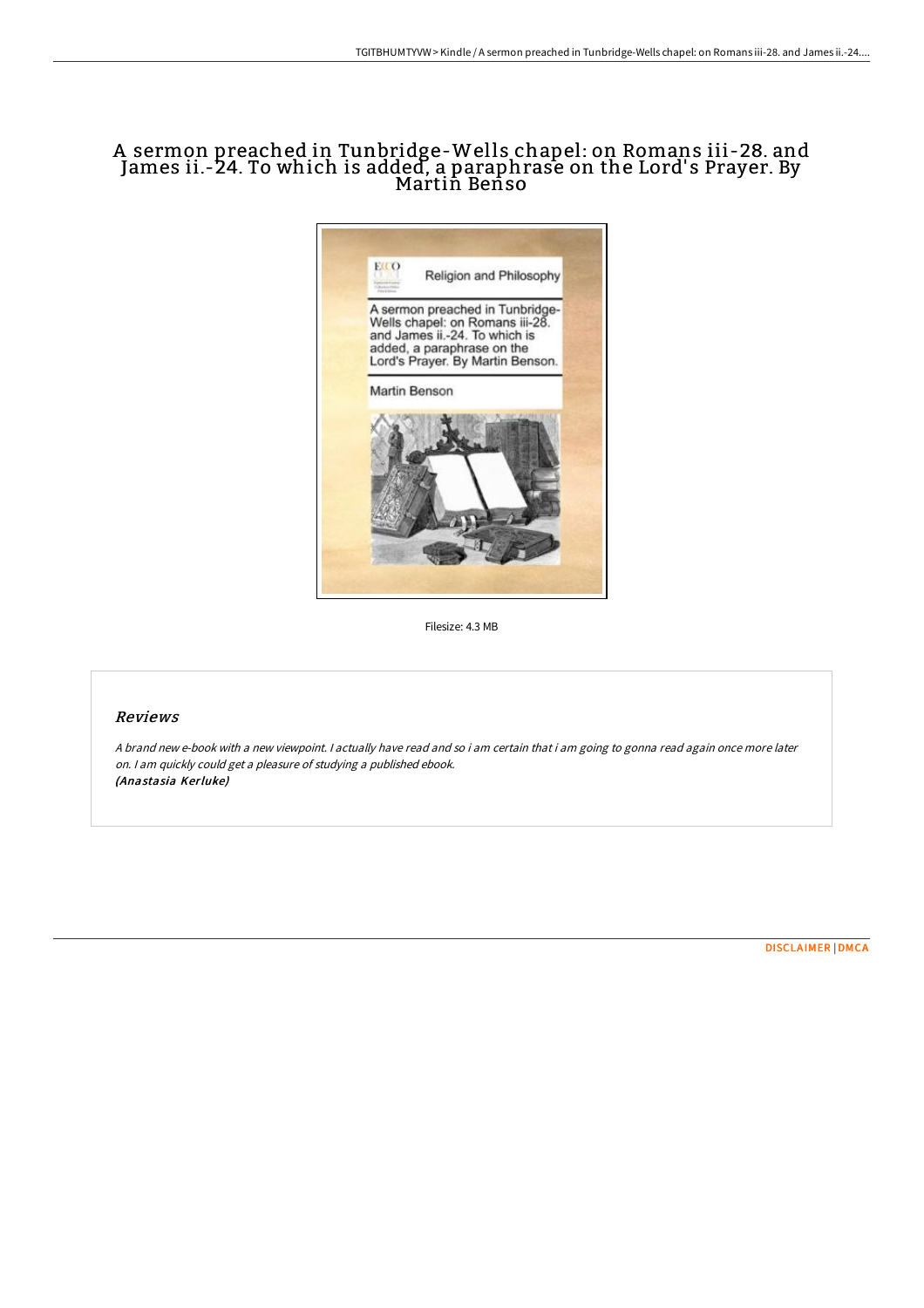## A SERMON PREACHED IN TUNBRIDGE-WELLS CHAPEL: ON ROMANS III-28. AND JAMES II.-24. TO WHICH IS ADDED, A PARAPHRASE ON THE LORD'S PRAYER. BY MARTIN BENSO



Gale ECCO, Print Editions, 2010. PAP. Condition: New. New Book. Delivered from our UK warehouse in 3 to 5 business days. THIS BOOK IS PRINTED ON DEMAND. Established seller since 2000.

Read A sermon preached in [Tunbridge-Wells](http://bookera.tech/a-sermon-preached-in-tunbridge-wells-chapel-on-r.html) chapel: on Romans iii-28. and James ii.-24. To which is added, a paraphrase on the Lord's Prayer. By Martin Benso Online

Download PDF A sermon preached in [Tunbridge-Wells](http://bookera.tech/a-sermon-preached-in-tunbridge-wells-chapel-on-r.html) chapel: on Romans iii-28. and James ii.-24. To which is added, a paraphrase on the Lord's Prayer. By Martin Benso